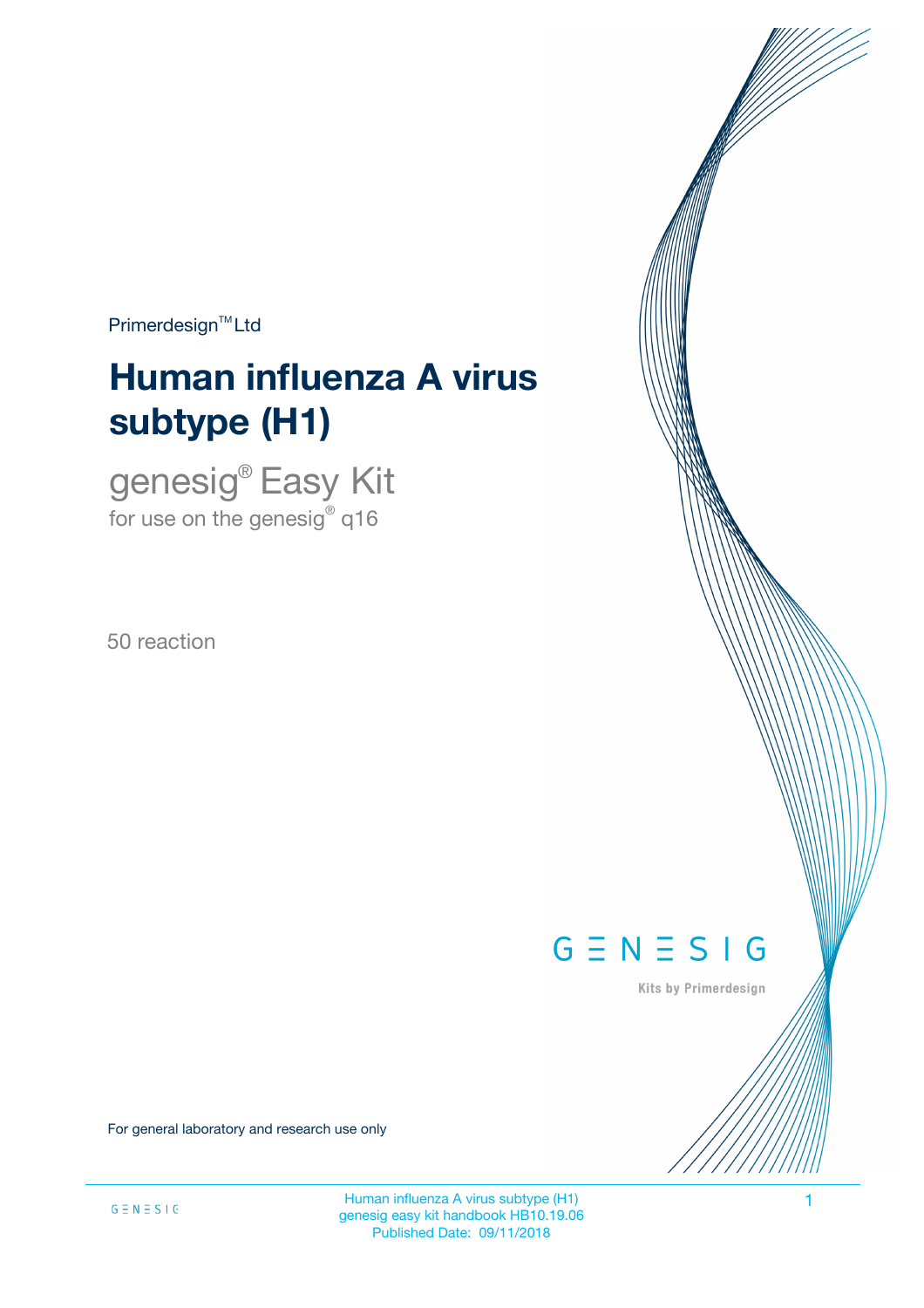## genesig® Easy: at a glance guide

#### **For each RNA test**

| Component                | <b>Volume</b>  | Lab-in-a-box pipette |  |
|--------------------------|----------------|----------------------|--|
| H1 primer/probe mix      | 5 <sub>µ</sub> |                      |  |
| Your RNA sample          | 5 <sub>µ</sub> |                      |  |
| oasig OneStep Master Mix | 10 µl          |                      |  |

#### **For each positive control**

| Component                 | Volume         | Lab-in-a-box pipette |  |
|---------------------------|----------------|----------------------|--|
| H1 primer/probe mix       | 5 <sub>µ</sub> |                      |  |
| Positive control template | 5 <sub>µ</sub> |                      |  |
| oasig OneStep Master Mix  | 10 µl          |                      |  |

#### **For each negative control**

| Component                | Volume         | Lab-in-a-box pipette |   |
|--------------------------|----------------|----------------------|---|
| H1 primer/probe mix      | 5 <sub>µ</sub> |                      |   |
| <b>Water</b>             | 5 <sub>µ</sub> |                      | - |
| oasig OneStep Master Mix | 10 µl          |                      |   |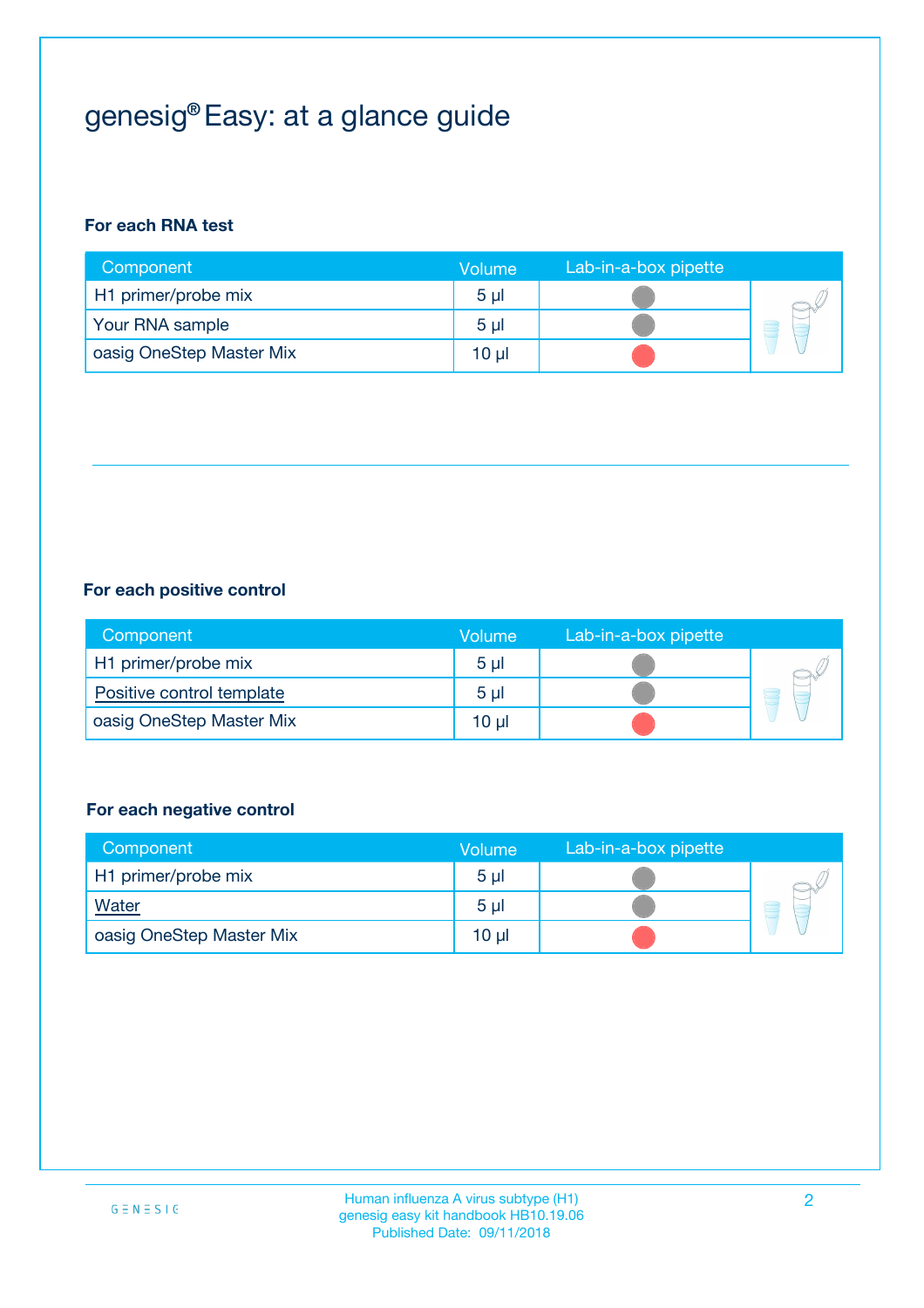### Kit Contents



## Reagents and equipment to be supplied by the user

#### **genesig® q16 instrument**

#### **genesig® Easy Extraction Kit**

This kit is designed to work well with all processes that yield high quality RNA and DNA but the genesig Easy extraction method is recommended for ease of use.

#### **genesig® Lab-In-A-Box**

The genesig Lab-In-A-Box contains all of the pipettes, tips and racks that you will need to use a genesig Easy kit. Alternatively if you already have these components and equipment these can be used instead.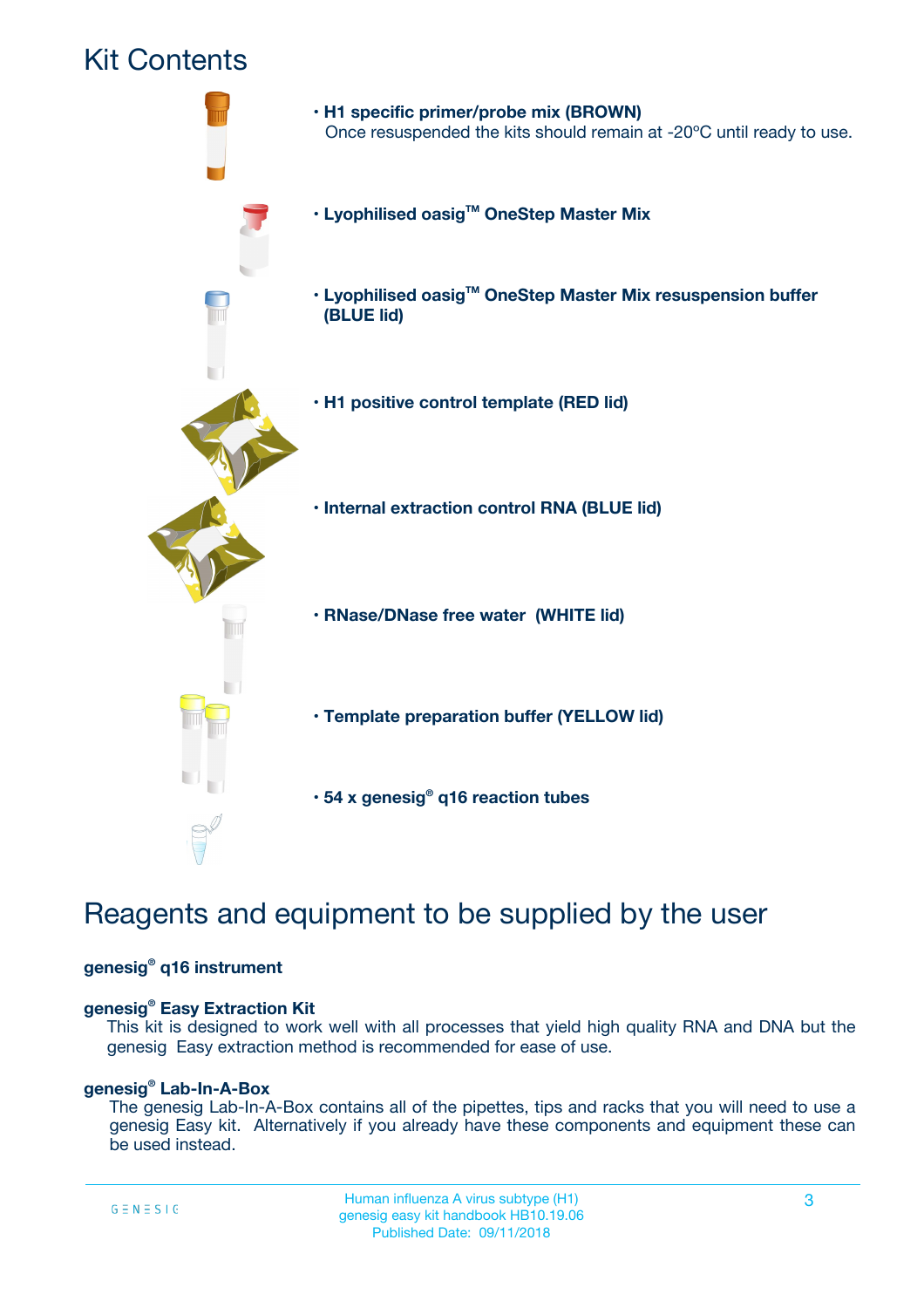## Step-by-step guide

### 1. Resuspend the test components



Use the blue pipette to transfer 500µ**l\*** of the oasig OneStep Master Mix resuspension buffer into the tube of lyophilised oasig OneStep Master Mix and mix well by gently swirling.

**\***Transfering 525µl of the oasig OneStep Master Mix resuspension buffer to your oasig OneStep Master Mix (instead of the 500µl recommended above) will enable you to take full advantage of the 50 reactions by accounting for volume losses during pipetting. In order to do so with the genesig Easy fixed volume pipettes use 1x blue, 2x red and 1x grey pipettes to make the total volume. Please be assured that this will not adversely affect the efficiency of the test.



Then use the blue pipette to transfer 500µl of water into the brown tube labelled H1 primers/probe. Cap and shake tube to mix. A thorough shake is essential to ensure that all components are resuspended. **Failure to mix well can produce poor kit performance.**

These components are now ready to use.

Store them in the freezer from hereon.

#### Top tip

- Ensure that the primer/probe mix is mixed thoroughly before each use by shaking.
- Once resuspended do not expose genesig Easy kit to temperatures above -20°C for longer than 30 minutes at a time.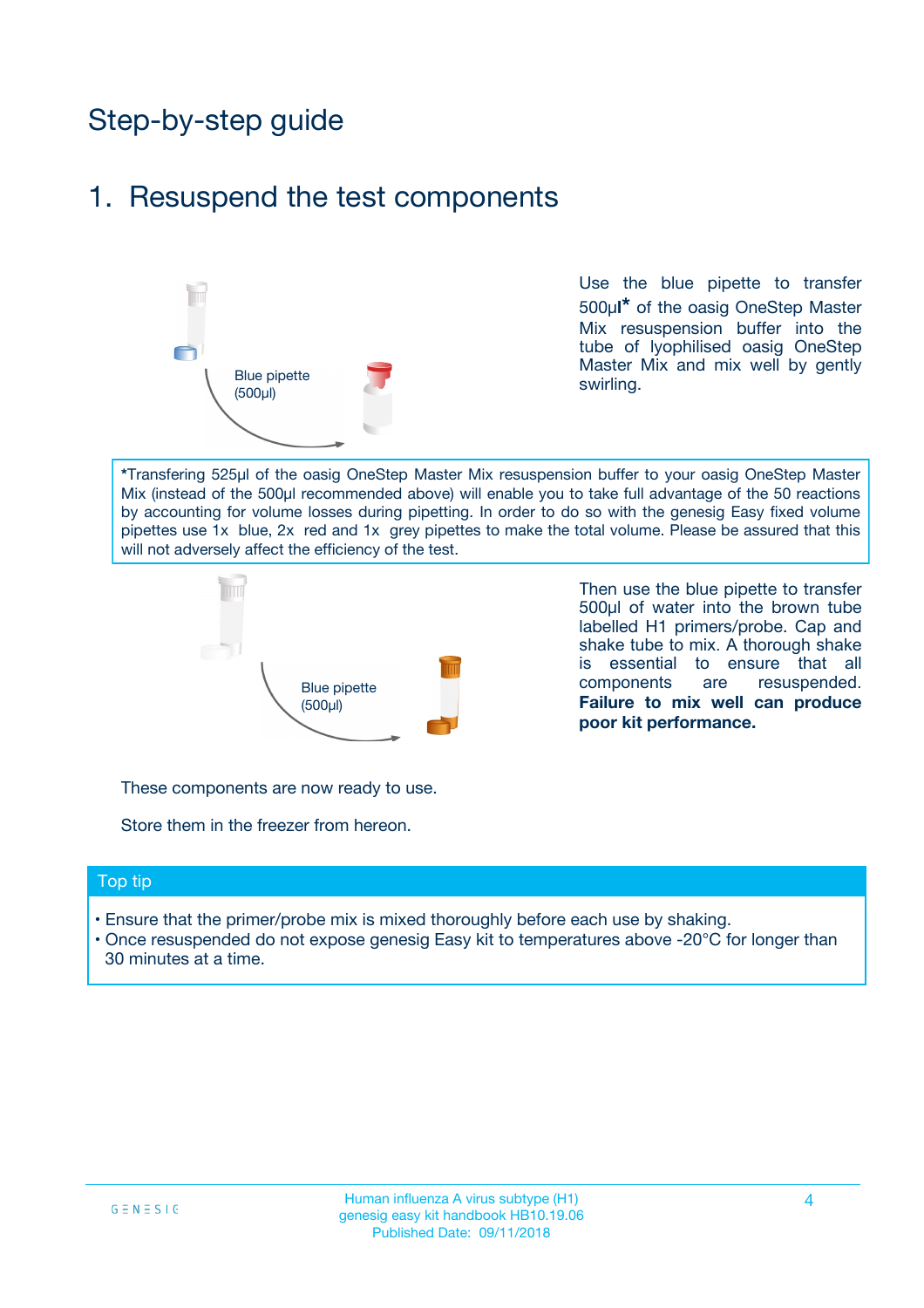## 2. Internal extraction control



Use the blue pipette to transfer 1000µl (2 x 500µl) of template preparation buffer into the Internal Extraction Control RNA tube. Cap and shake tube to mix.

Your kit contains Internal Extraction Control RNA. This is added to your biological sample at the beginning of the RNA extraction process. It is extracted along with the RNA from your target of interest. The q16 will detect the presence of this Internal Extraction Control RNA at the same time as your target. This is the ideal way to show that your RNA extraction process has been successful.

#### **If you are using an alternative extraction kit:**

Use the red pipette to transfer 10µl of Internal Extraction Control RNA to your sample **after** the lysis buffer has been added then follow the rest of the extraction protocol.

#### **If using samples that have already been extracted:**

Use the grey pipette to transfer 5µl of Internal Extraction Control RNA to your extracted sample.

### 3. Add primer/probe mix to all reaction tubes





For every reaction to be run, use the grey pipette to add 5µl of your H1 primers/probe mix to every tube.

#### Top tip

- Always pipette the primer/probe mix directly into the bottom of the tube.
- You can label the tube lids to aid your reaction setup but avoid labelling tube sides.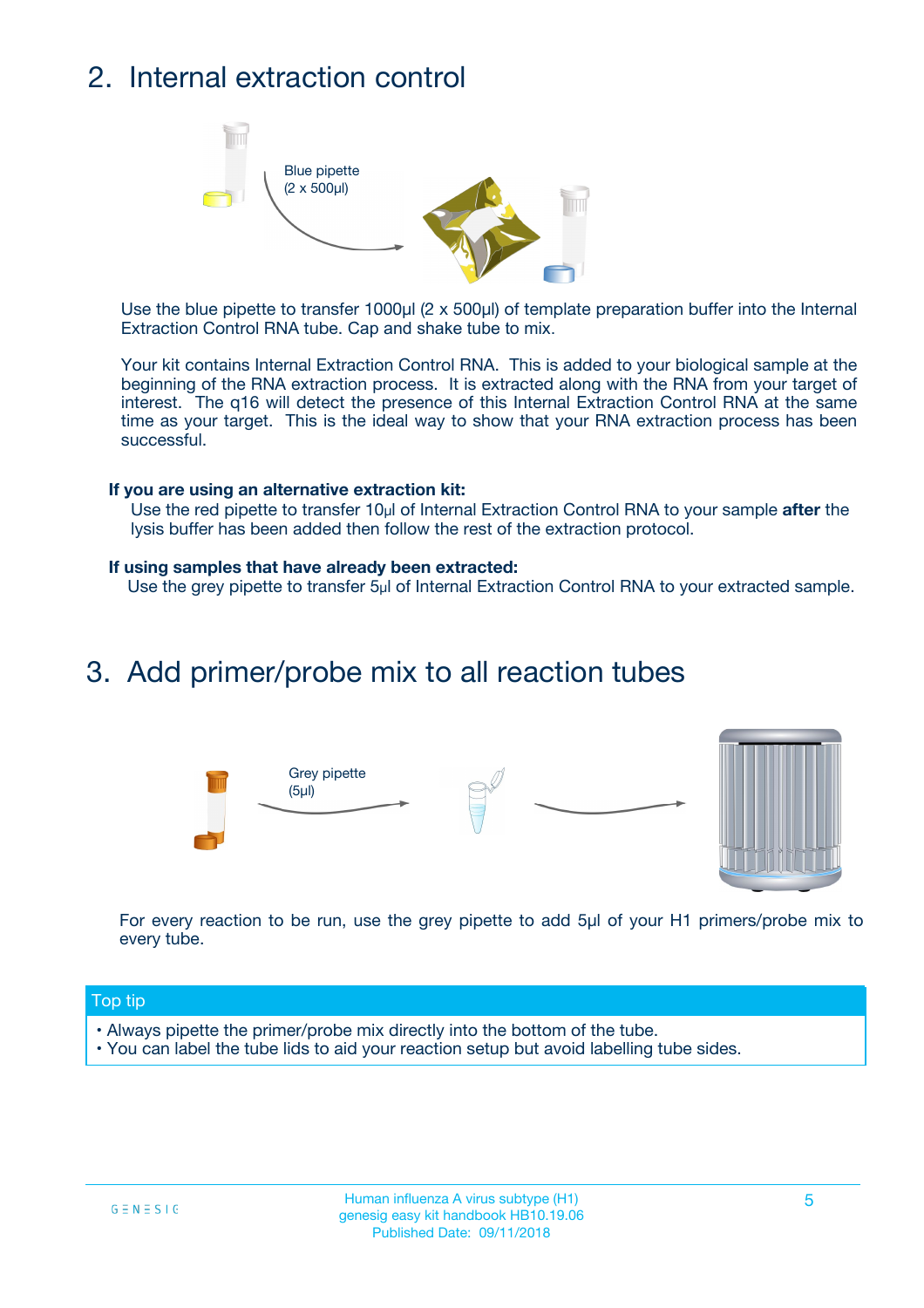## 4. Add Master Mix to all reaction tubes



For every reaction to be run, use the red pipette to add 10µl of the oasig OneStep Master Mix to the tubes containing primer/probe mix.

Move swiftly to begin your q16 run, as any delay after the oasig OneStep Master Mix has been added can effect the sensitivity of your test.

#### Top tip

**•** Always add the oasig OneStep Master Mix to the side of the tube to reduce the introduction of bubbles.

### 5. Negative control



For each test you will require a negative control. Instead of RNA water is used. This sample should typically prove negative thus proving that all of your positive samples really are positive.

To create a negative control reaction simply use the grey pipette to add 5µl of the water to the required reaction tubes. Close these tubes after adding the water.

Because some genesig kit targets are common in the environment you may occasionally see a "late" signal in the negative control. The q16 software will take this into account accordingly.

#### Top tip

**•** Always add the water to the side of the tube to reduce the introduction of bubbles.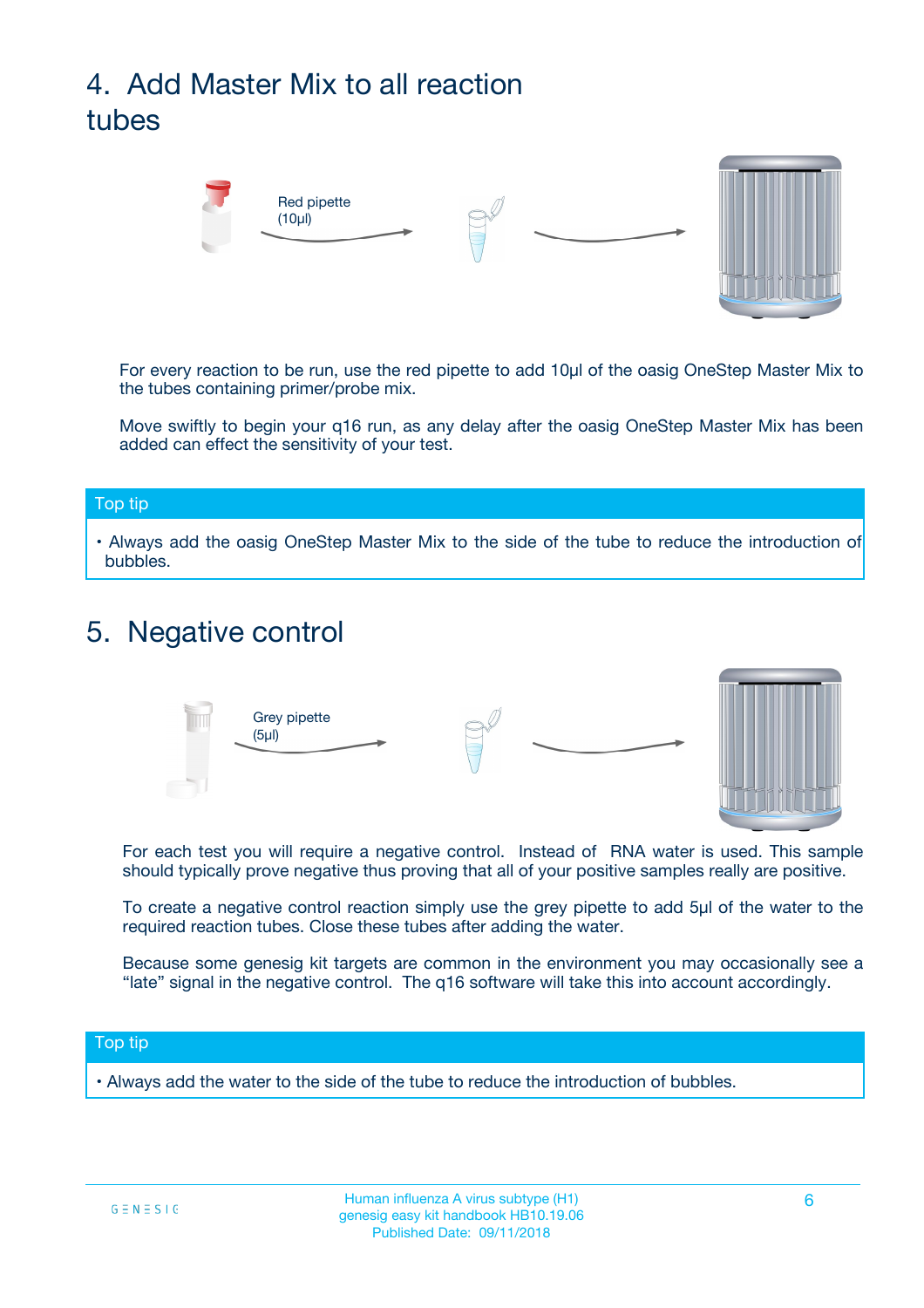## 6. Set up a test





For each sample you wish to analyse, use the grey pipette to add 5µl of your RNA sample to the required reaction tubes. Close these tubes after adding the sample. Always change pipette tips between samples.

#### Top tip

**•** Always add the RNA sample to the side of the tube to reduce the introduction of bubbles.

## 7. Positive control



Use the blue pipette to transfer 500µl of template preparation buffer into the positive control template tube. Cap and shake tube to mix.

Each time you run a test you will require a positive control. This is a small portion of RNA from your target of interest. It serves two purposes:

1. It will always test positive so it shows that everything is working as it should be.

2. The q16 software knows how much RNA is present in the positive control. So it can automatically compare your sample of interest with the positive control to calculate the amount of target RNA in your sample.

To create a positive control reaction simply use 5µl of the positive control instead of your RNA sample.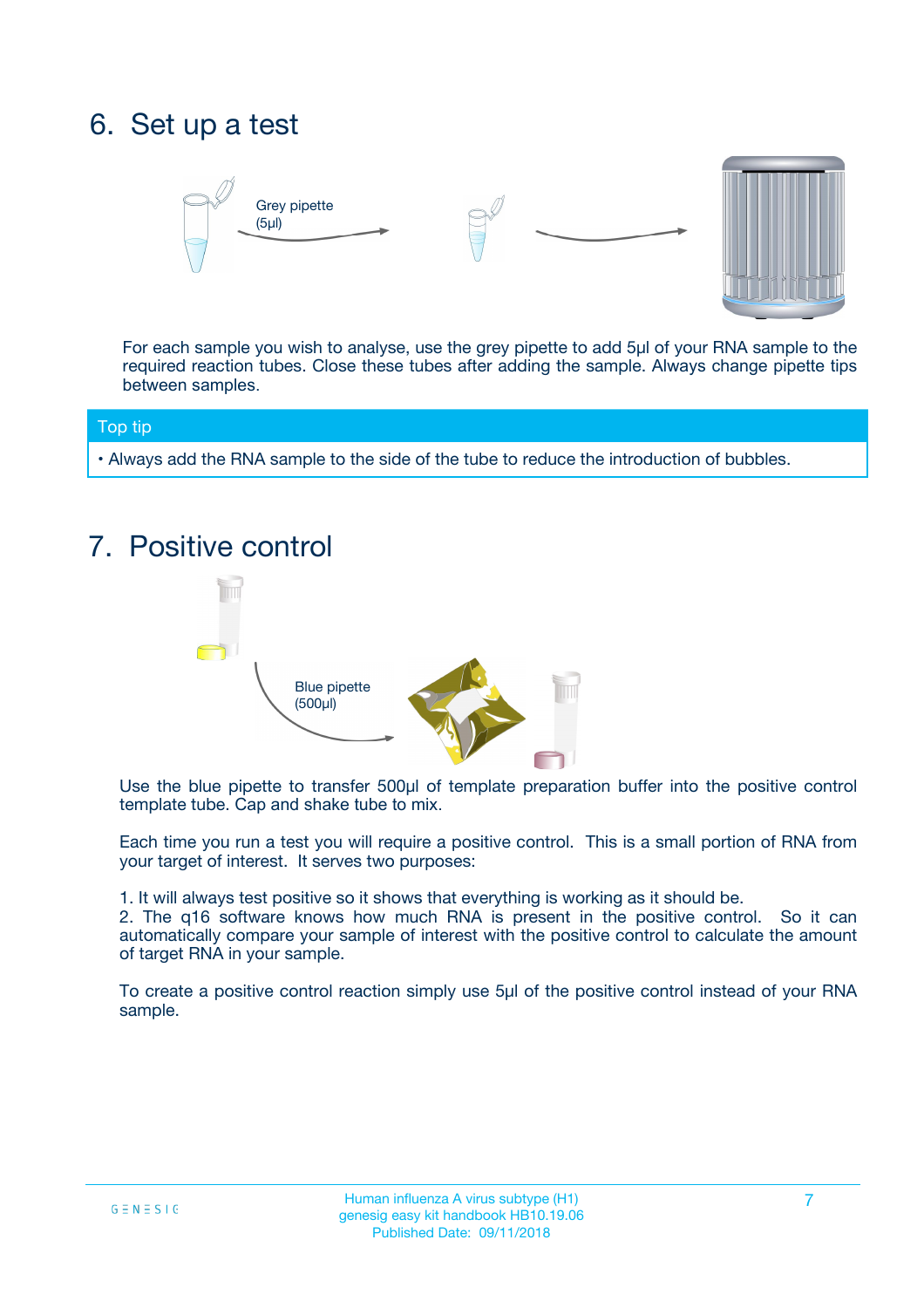



Take great care when setting up your positive control. The positive control template has the potential to give you a false positive signal in your other samples. Set positive controls up last after all other sample tubes are closed. Always change pipette tips between samples. You may even choose to set up positive controls in a separate room.

#### Top tip

**•** Always add the positive control template to the side of the tube to reduce the introduction of bubbles.

## 8. Running the test

Place the tubes into the correct positions in your q16 as defined by the software, this may include positioning of empty tubes to ensure that the q16 lid is balanced. The run can then be started.

|                      | genesig q16 PCR software - 1.2                                               |                                                | $= 0$<br>$\Sigma\!3$                                            |
|----------------------|------------------------------------------------------------------------------|------------------------------------------------|-----------------------------------------------------------------|
|                      | $\vert \cdot \vert$<br>Unsaved (New Experiment 2<br><b>Open Experiments:</b> | <b>E</b> Open<br>Save<br>Save As<br>$\Box$ New | <b>C</b> Close<br>$G \equiv N \equiv S \mid G$<br>Configuration |
| <b>Stages:</b>       | Setup<br><b>Results</b>                                                      |                                                |                                                                 |
| <b>Notes</b>         |                                                                              | <b>Samples</b>                                 | <b>Tests</b>                                                    |
|                      | <b>Name and Details</b>                                                      | Color<br>Note<br>Name                          | Name<br>Note<br>Color                                           |
|                      | New Experiment 2017-10-26 11:06                                              | على<br>Sample 1                                | $\ddot{\Phi}$<br>Test 1                                         |
|                      | Kit type: genesig® Easy Target Detection kit                                 | Sample 2                                       |                                                                 |
| Instrument Id.:      |                                                                              | Sample 3<br>$\equiv$                           | $\equiv$                                                        |
|                      | Run Completion Time:                                                         | Sample 4                                       |                                                                 |
| <b>Notes</b>         | $\blacktriangle$                                                             | Sample 5<br>♦                                  | 4                                                               |
|                      | $\overline{\mathbf{v}}$                                                      | ÷                                              | ⊕                                                               |
| <b>Well Contents</b> |                                                                              |                                                | Run                                                             |
| Pos.                 | Test                                                                         | Sample                                         | <b>Run Status</b>                                               |
| $\blacktriangleleft$ | Test 1                                                                       | $\blacktriangle$<br>Negative Control           |                                                                 |
| $\overline{2}$       | Test 1                                                                       | <b>Positive Control</b>                        |                                                                 |
| 3                    | Test 1                                                                       | Sample 1                                       | Show full log                                                   |
| $\overline{4}$       | Test 1                                                                       | Sample 2                                       |                                                                 |
| 5                    | Test 1                                                                       | Sample 3                                       | <b>Run Control</b>                                              |
| 6                    | Test 1                                                                       | Sample 4                                       |                                                                 |
| $\overline{7}$       | Test 1                                                                       | Sample 5                                       |                                                                 |
| 8                    |                                                                              |                                                | $\triangleright$ Start Run<br>Abort Run                         |
|                      | <b>INN FURTY TURE TO BUILDING UP.</b>                                        | $\pmb{\triangledown}$                          |                                                                 |

#### Top tip

- Before loading tubes into the q16, check for bubbles! Flick the bottom of the tubes to remove any bubbles that may have formed during the test setup.
- Apply centrifugal force with a sharp wrist action to ensure all solution is at the bottom of the reaction tube.
- When repeating a test you can use a previous file as a template by clicking 'open' then selecting File name > Files of Type > Experiment file as template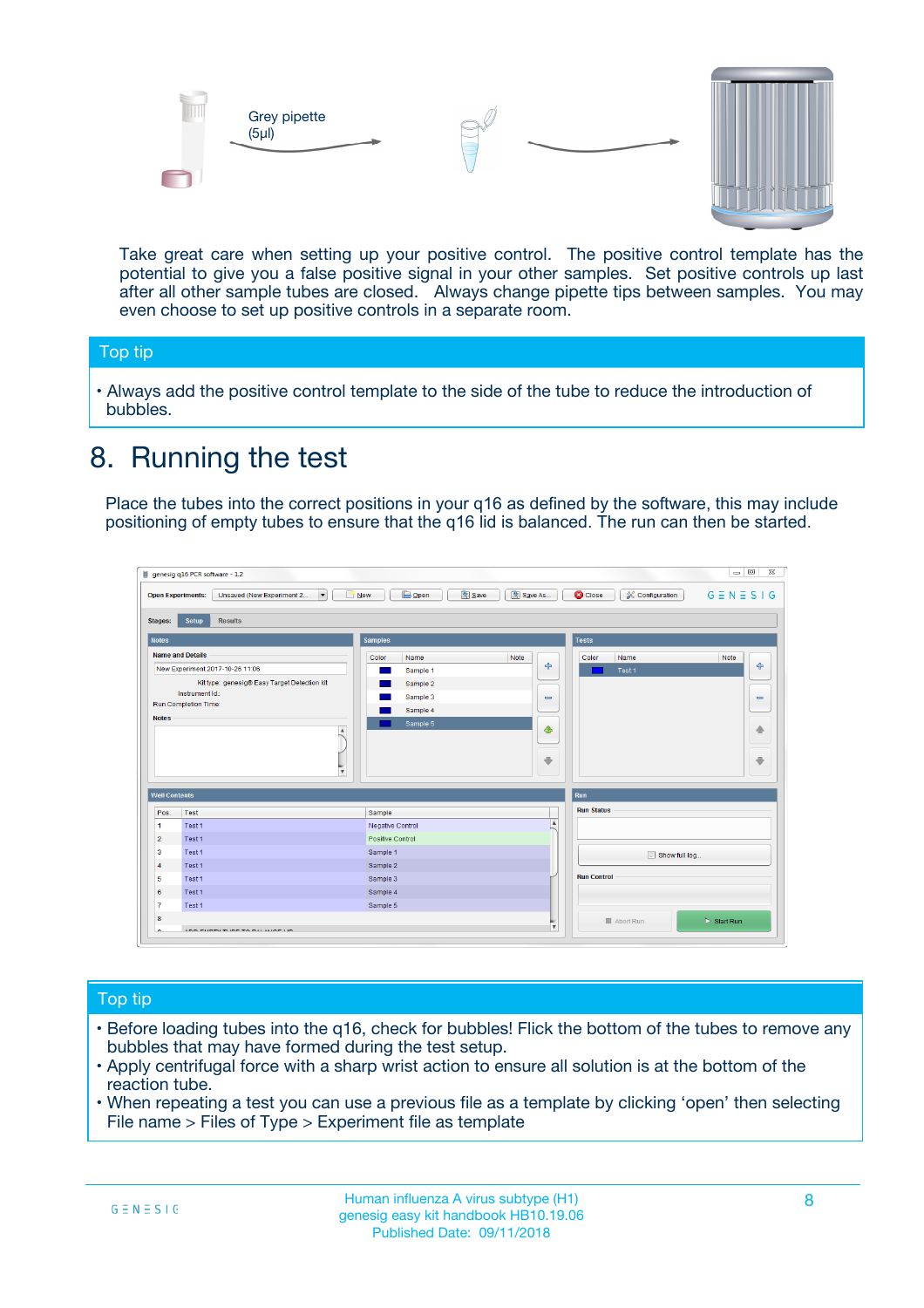### What do my results mean?

Analysis of your data is carried out automatically by the genesig q16. The following information is designed to help you fully understand a result or to troubleshoot:

### "Positive"

#### **Explanation**

Your sample has produced a positive result. Your target of interest is present and you can use the reported quantity.

### "Negative"

#### **Explanation**

Your sample has produced a negative result. The target is not present in your sample.

### "Test contaminated"

#### **Explanation**

The Negative Control should be completely free of any DNA/RNA. If you see this error message it means that at some point during the setup, the Negative Control has been contaminated with DNA/RNA and has given a positive signal. This contamination has invalidated the test. The Positive Control and your test samples are both possible sources of contaminating DNA/RNA. The genesig q16 reaction tubes from previous runs will also contain very high amounts of DNA so it is important that these are carefully disposed of after the run is completed and NEVER OPENED. It may be the case that your kits have become contaminated which will lead to the same problem occurring repeatedly.

#### **Solutions**

1. Clean your working area using a commercial DNA remover solution to ensure the area is DNA free at the start of your run and re-run the test.

2. If the problem persists then the kit has become contaminated and it will have to be discarded and replaced with a new kit. When you open the new kit, run a simple test to show that changing the kit has solved the problem. Prepare a test which includes only the Positive Control, the Negative Control and one 'mock sample'. For the 'mock sample' add water instead of any sample RNA. The result for the Negative Control and the mock sample should be negative indicating that contamination is no longer present.

#### **Preventive action**

An ideal lab set-up has a 'Clean area' where the test reagents are prepared and a 'sample area' where DNA/RNA samples and the Positive Control template are handled. The best workflow involves setting up all the test components (excluding the positive control template) in the clean area and then moving the tests to the sample area for sample and Positive Control addition. If this method is followed then the kit components are always kept away from possible sources of contamination. For extra security the Negative Control can be completely prepared and sealed in the clean area. All work areas should be decontaminated regularly with DNA remover.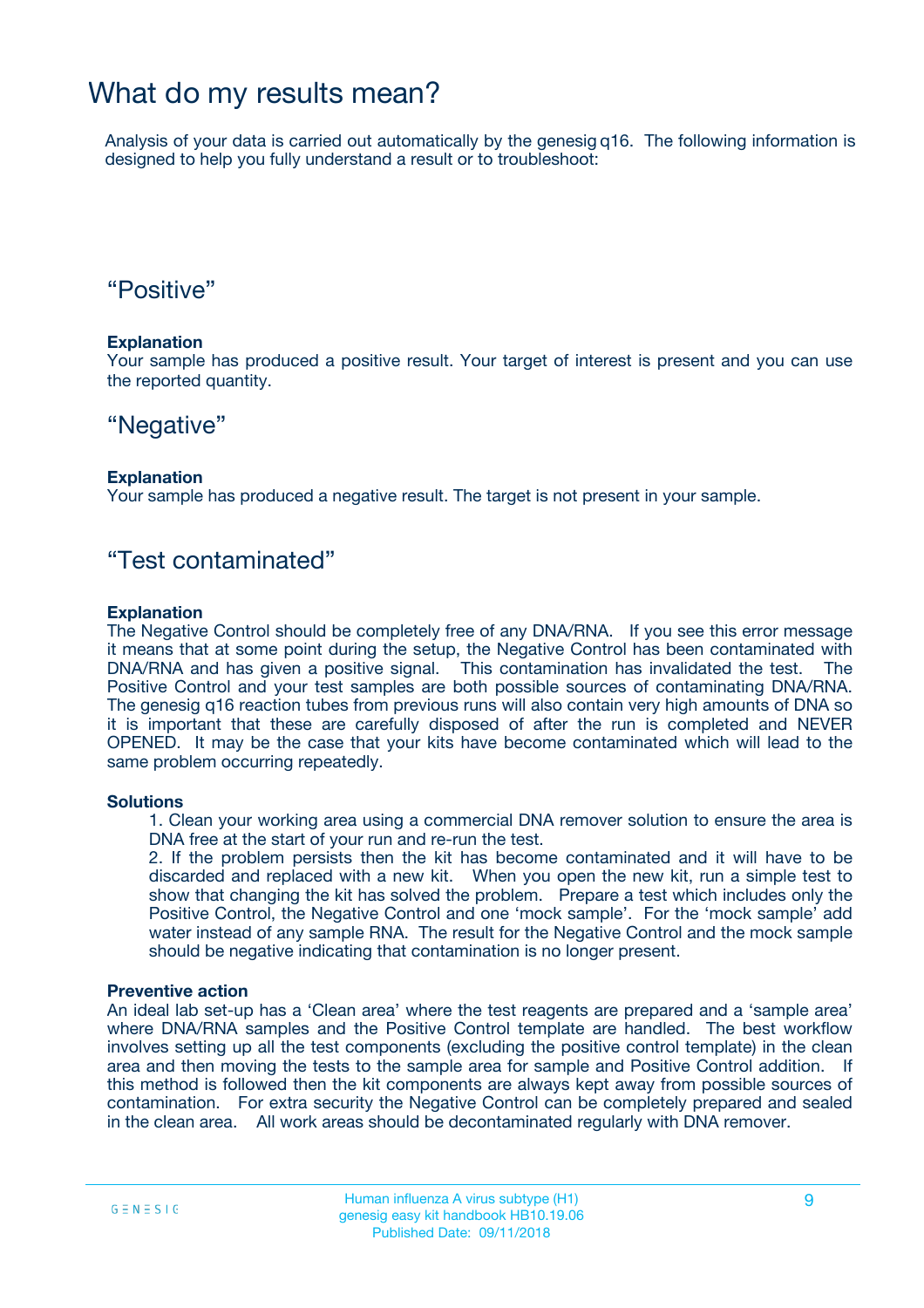### "Sample preparation failed"

#### **Explanation**

The test has failed because the quality of the sample was not high enough. The Internal Extraction Control component identifies whether the sample has been prepared correctly and is of suitable quality. This error message means that this quality control test has failed and the sample quality is not high enough for analysis.

#### **Solutions**

1. Check the sample preparation protocol for any user errors then repeat.

2. Poor quality samples can result from overloading the sample preparation protocol with too much starting material. Try reducing the amount of starting material then repeat.

3. Failing to add the Internal Extraction Control RNA to your sample during the sample preparation protocol can also lead to a reported result of "sample preparation failed". Ensure that this step has not been overlooked or forgotten. If your samples are derived from an archive store or from a process separate from your genesig Easy extraction kit; you must add 5µl of Internal Extraction Control RNA into each 0.5ml of your sample to make it suitable for use on the q16.

### "Positive result, poor quality sample"

#### **Explanation**

The test is positive so if you are only interested in obtaining a 'present or absent' answer for your sample then your result is reliable. However, the test contains an Internal Extraction Control component that identifies if the sample is of high quality. This quality control test has failed and the sample is not therefore of high enough quality to accurately calculate the exact copy number of RNA present. If you require quantitative information for your sample then proceed with the solutions below.

#### **Solutions**

1. For appropriate solutions, read the "Sample preparation failed" section of this handbook.

### "Test failed"

#### **Explanation**

The test has failed because the Positive Control has not worked. The Positive Control is present to show that all aspects of the test are working correctly together. When this control test fails, the test as a whole is invalidated. This finding indicates that a problem has occurred in the reaction set-up part of the experiment and has nothing to do with sample preparation.

#### **Solutions**

- 1. Check the entire workflow and test set-up to look for any user errors, then repeat the test e.g. have the right colour pipettes and solutions been used with the correct tubes?
- 2. Ensure the positive and negative controls are inserted into the correct wells of your q16.

3. A component of the test may have 'gone off' due to handing errors, incorrect storage or exceeding the shelf life. When you open a new kit, run a simple test to show that changing the kit has solved the problem. Prepare a test which includes only the Positive Control, the Negative Control and one 'mock sample'. For the 'mock sample' add internal control template instead of any sample RNA. If the Positive Control works, the mock sample will now be called as a negative result.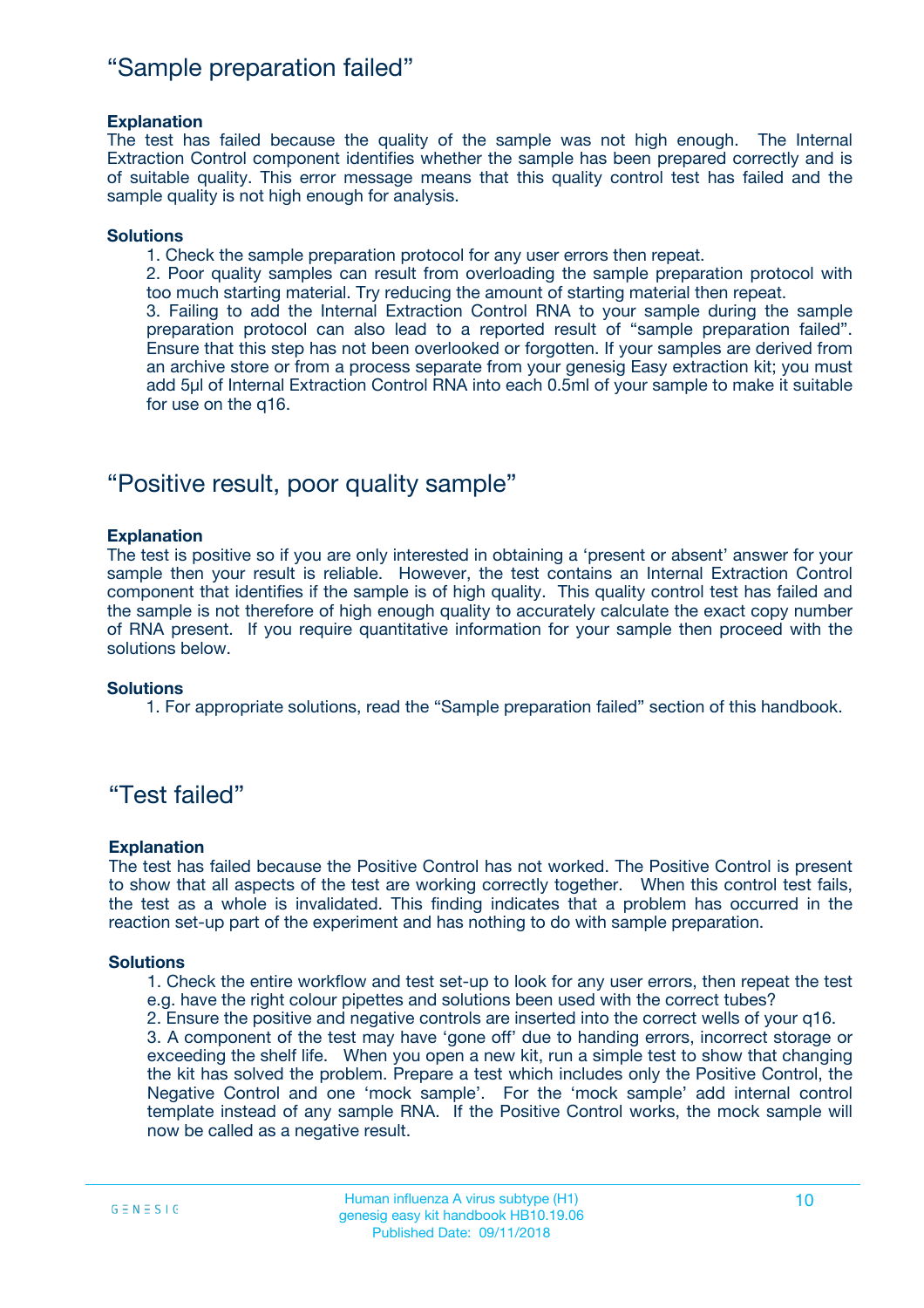### "Test failed and is contaminated"

#### **Explanation**

The Positive Control is indicating test failure, and the Negative Control is indicating test contamination. Please read the "Test Failed" and "Test contamination" sections of this technical support handbook for a further explanation.

#### **Solution**

1. For appropriate solutions, read both the "Test failed" and "Test contaminated" sections of this handbook.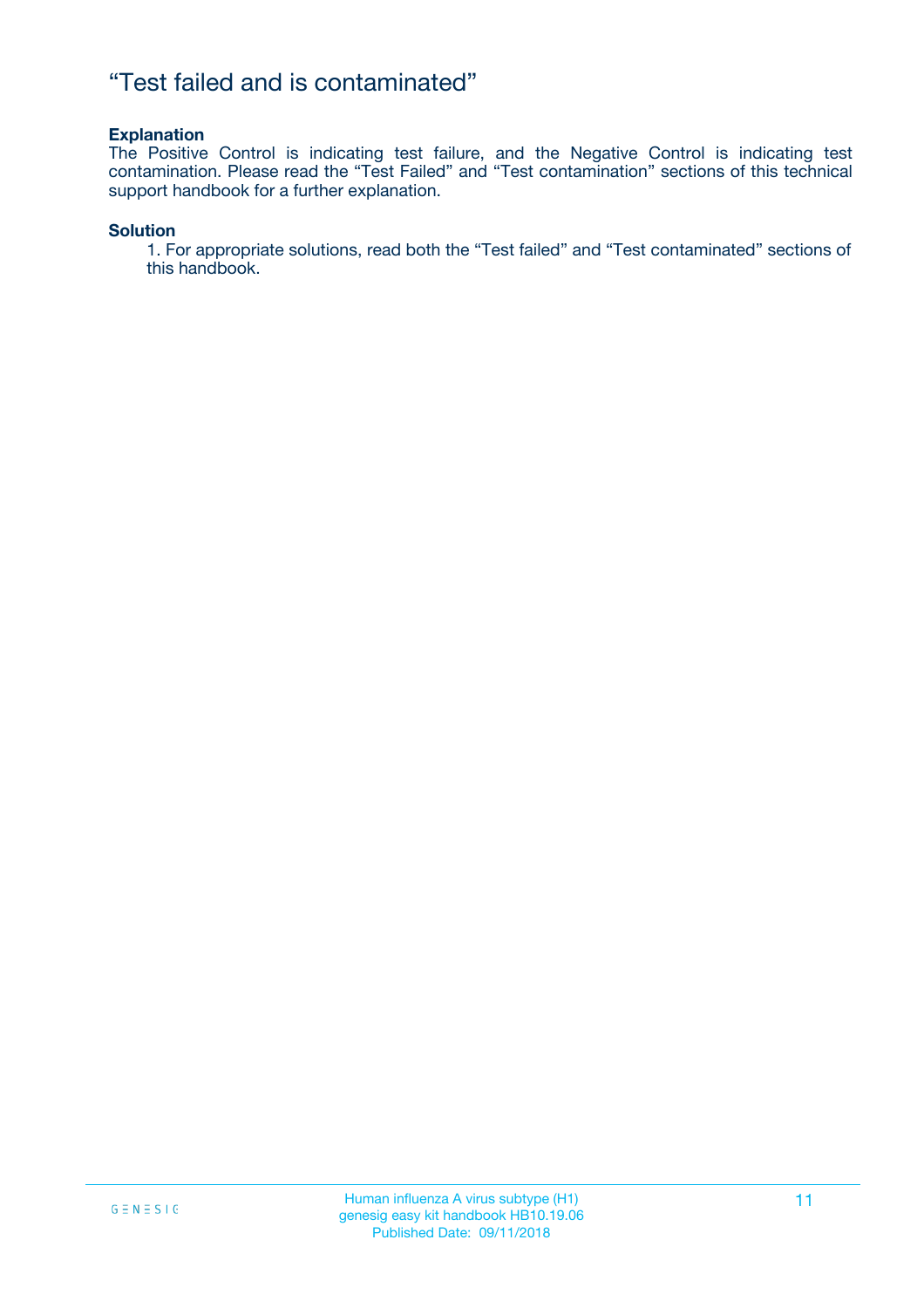## Human influenza A virus subtype (H1)

Influenza, commonly known as the flu, is an infectious disease of birds and mammals caused by an RNA virus of the family Orthomyxoviridae (the influenza viruses). In people, common symptoms of influenza are fever, sore throat, muscle pains, severe headache, coughing, and weakness and fatigue. In more serious cases, influenza causes pneumonia, which can be fatal, particularly in young children and the elderly. Although the common cold is sometimes confused with influenza, it is a much less severe disease and caused by a different virus. Similarly, gastroenteritis is sometimes called "stomach flu" or "24-hour flu", but is unrelated to influenza.

Typically, influenza is transmitted from infected mammals through the air by coughs or sneezes creating aerosols containing the virus, and from infected birds through their droppings.

Influenza can also be transmitted by saliva, nasal secretions, feces and blood. Infections either occur through direct contact with these bodily fluids, or by contact with contaminated surfaces. Flu viruses can remain infectious for over 30 days at 0°C (32°F) and about one week at human body temperature, although they are rapidly inactivated by disinfectants and detergents.

Flu spreads around the world in seasonal epidemics, killing millions of people in pandemic years and hundreds of thousands in non-pandemic years. Three influenza pandemics occurred in the 20th century—each following a major genetic change in the virus—and killed tens of millions of people. Often, these pandemics result from the spread of a flu virus between animal species.

Influenza virus A includes only one species: Influenza A virus which causes influenza in birds and some mammals. Strains of all subtypes of influenza A virus have been isolated from wild birds, although disease is uncommon. Some isolates of influenza A virus cause severe disease both in domestic poultry and, rarely, in humans. Occasionally viruses are transmitted from wild aquatic birds to domestic poultry and this may cause an outbreak or give rise to human influenza pandemics.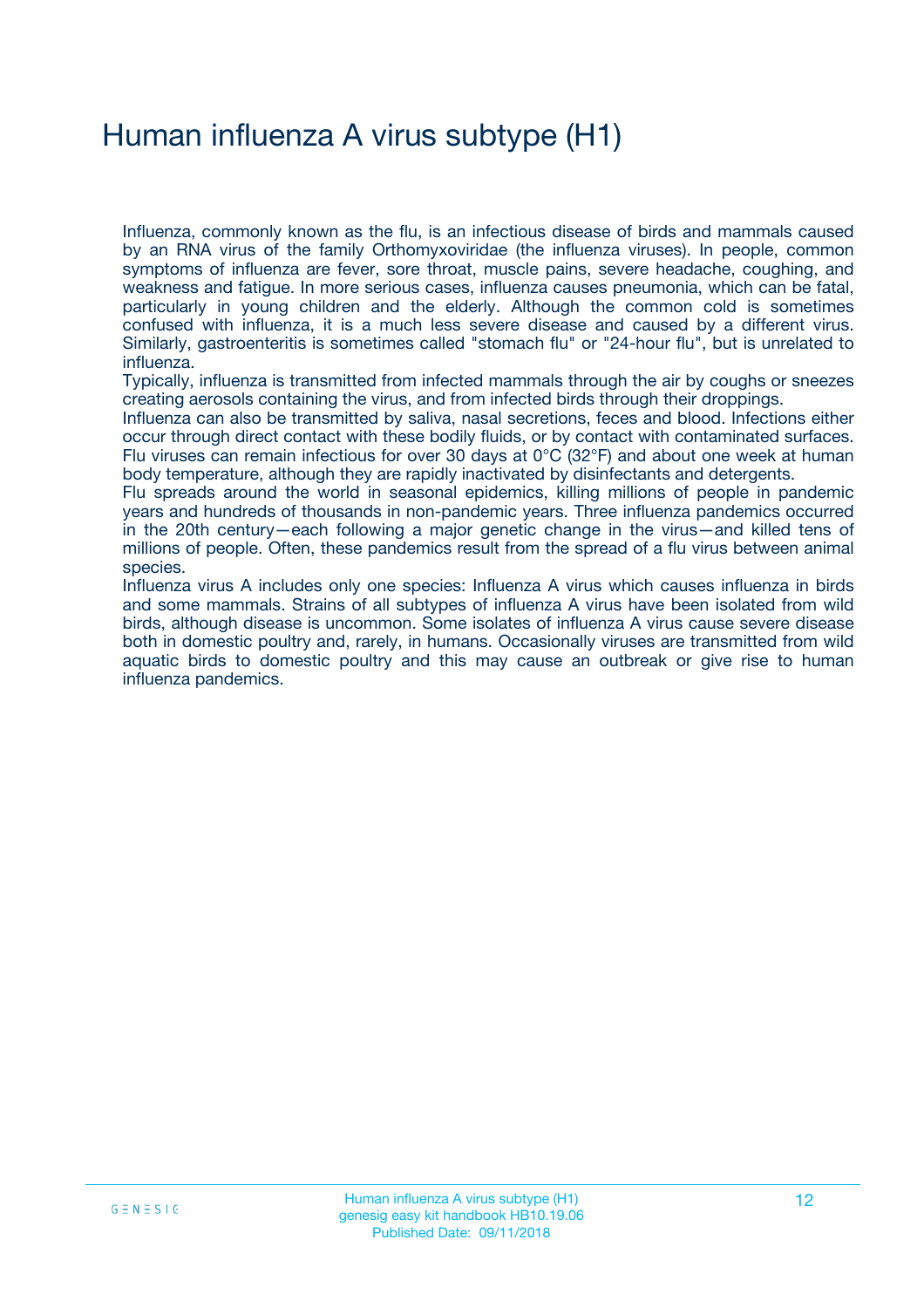## **Specificity**

The Primerdesign genesig Kit for Human influenza A virus subtype (H1) (H1) genomes is designed for the in vitro quantification of H1 genomes. The kit is designed to have a broad detection profile. Specifically, the primers represent 100% homology with over 95% of the NCBI database reference sequences available at the time of design.

The dynamics of genetic variation means that new sequence information may become available after the initial design. Primerdesign periodically reviews the detection profiles of our kits and when required releases new versions.

The primers have very high homology with all reference sequences submitted since 2000 and therefore have a very broadest detection profile. These primers will also detect most historical sequences for this subtype. However, due to the inherent instability of RNA viral genomes, it is not possible guarantee quantification of all clinical isolates.

If you require further information, or have a specific question about the detection profile of this kit then please send an e.mail to enquiry@primerdesign.co.uk and our bioinformatics team will answer your question.